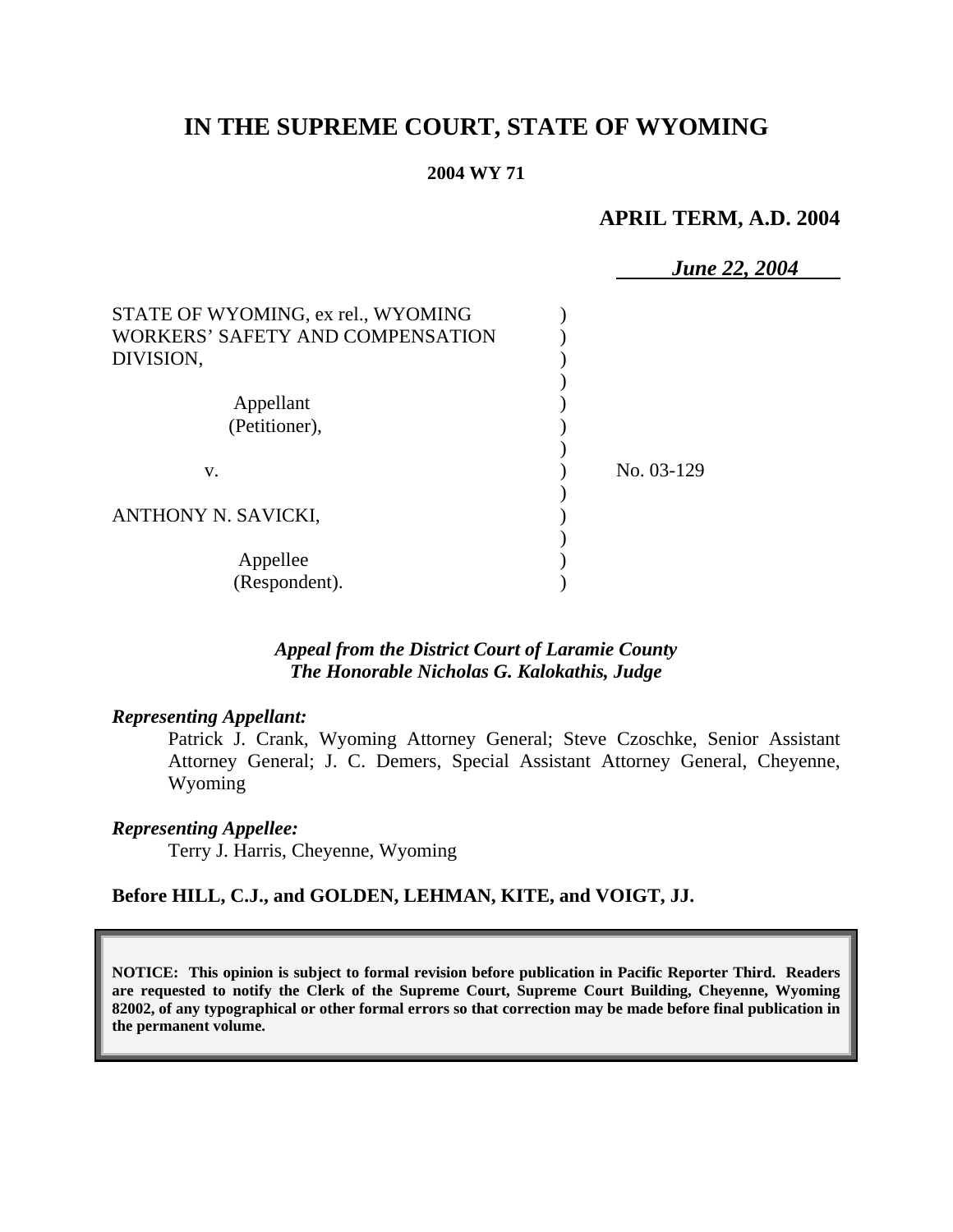**GOLDEN**, Justice.

[¶1] Appellant Wyoming Workers' Safety and Compensation Division (Division) appeals the award of benefits to Appellant Anthony N. Savicki, contending that error occurred in the interpretation and application of Wyo. Stat. Ann. § 27-14-405(h) which governs permanent partial disability benefits.

[¶2] We affirm.

## **ISSUES**

[¶3] The parties present the following issues for our review:

Did the Hearing Examiner fail to properly apply W.S. 27-14- 405(h) to the facts in this case in determining that the Employee was entitled to permanent partial disability benefits?

Was it an error of law to award permanent partial disability benefits for a clearly temporary diminution of earnings?

# **FACTS**

[¶4] In May of 1999, Savicki began working for Holmes & Narver, Inc., as a journeyman drywaller in Cheyenne. Savicki injured his lower back on January 31, 2000, and, in July of 2000, was given a 5% impairment rating for his back injury. At the time of injury, he earned \$17.00 per hour.

[¶5] After being released to work after his injury, Savicki was hired in September 2000 to begin working at the Hitching Post in Cheyenne as a van driver for \$5.75 an hour. Before he started that position, Savicki saw a classified ad for a job with Blazer Water Proofing Systems (Blazer) and applied for the job. Savicki was hired by Blazer and went to work for them on September 16, 2000, out of their Aurora, Colorado, office.

[¶6] Savicki's starting salary was \$14.00 per hour. On August 30, 2001, when Savicki submitted his application for permanent partial disability (PPD) benefits, he stated that he was being paid \$15.00 per hour. After the end of August 2001, Savicki received wage increases at various times during the course of his employment with Blazer until June 2002 when he traveled or acted as a supervisor. At various times, when he returned to regular duties, his wages dropped back to \$15.00 per hour but varied to as high as \$17.50 per hour. In March of 2002, he received a merit raise to \$16.50 per hour.

[¶7] At the time of injury, Wyo. Stat. Ann. § 27-14-405(h)(i) (Lexis 1999) permitted PPD benefits if the injured employee was unable to return to work at a comparable or higher wage than the wage the employee was earning at the time of the injury. In 2000, the legislature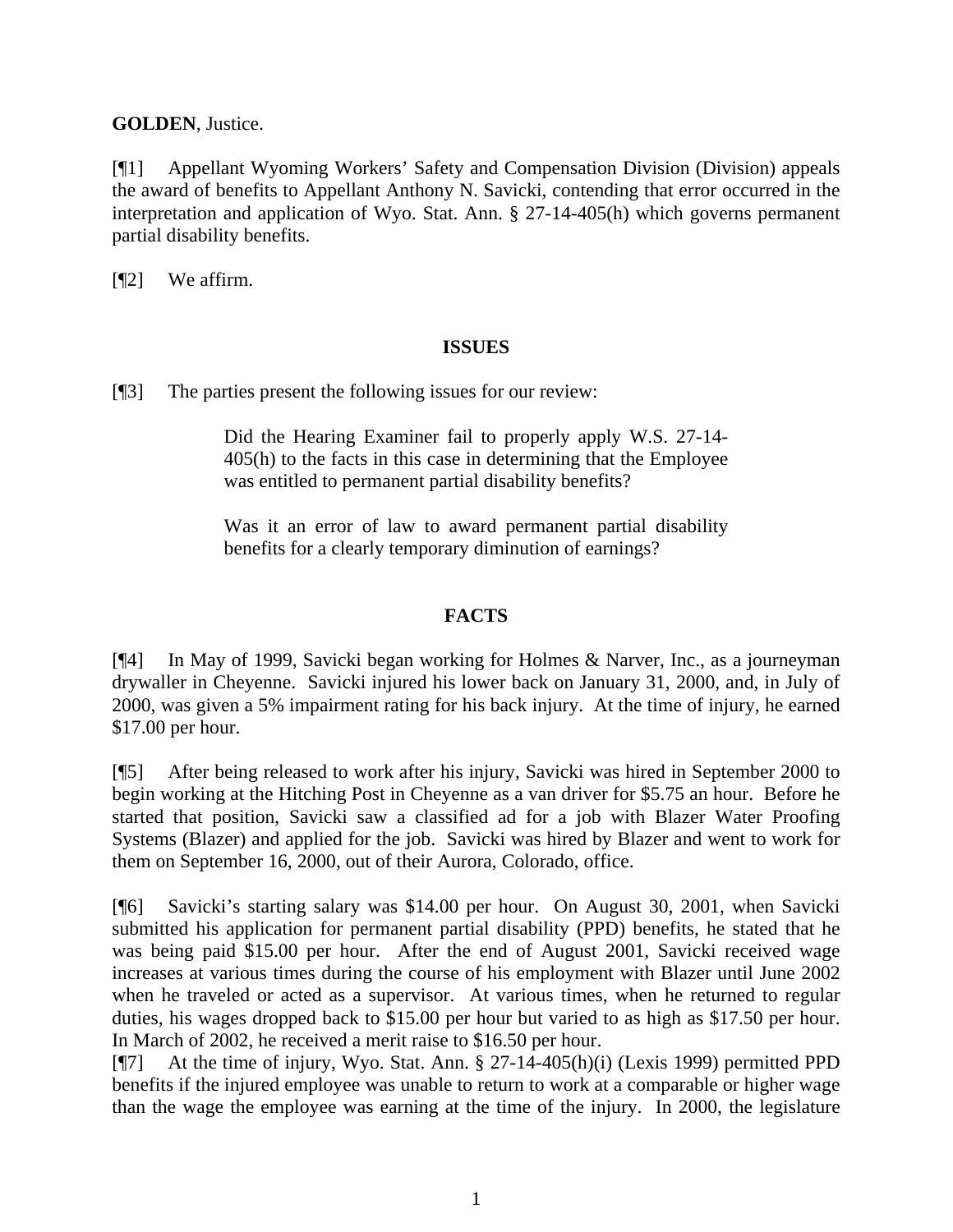amended the statute to provide that benefits are available if the employee does not return to work for at least 95% of his pre-injury wage. 2000 Wyo. Sess. Laws ch. 98, § 1. The parties agreed that this figure should apply to this case. By dividing Savicki's total wages received and dividing by the number of hours worked, the Division determined that Savicki earned over \$17 per hour at Holmes and over \$19 per hour at Blazer and was therefore not entitled to benefits.

[¶8] Following a hearing, the hearing examiner determined that the Division did not have the authority to average wages over a period of time to calculate PPD benefits and was required to use the actual hourly rate before the injury and the actual hourly rate after returning to work. Finding that Savicki had established he was entitled to benefits, his award was granted, and that order was upheld by the district court. This appeal followed.

### **DISCUSSION**

### *Standard of Review*

[¶9] The Division has limited its challenge to the interpretation and application of § 27-14-  $405(h)(i)$ . That issue presents a question of law which we review de novo. When reviewing an administrative order, we are not compelled to accept any of the conclusions reached by the district court, and will review the case as if it had come directly to this Court from the agency. *Appleby v. State ex rel. Wyoming Workers' Safety and Comp. Div.*, 2002 WY 84, ¶9, 47 P.3d 613, ¶9 (Wyo. 2002); *Bailey v. State ex rel. Wyoming Workers' Safety and Comp. Div.,* 2002 WY 145, ¶¶6, 10, 55 P.3d 23, ¶¶6, 10 (Wyo. 2002).

[¶10] The interpretation and correct application of the provisions of the Wyoming Workers' Compensation Act are questions of law over which our review authority is plenary. *Collicott v. State ex rel. Wyoming Workers' Safety and Comp. Div.,* 2001 WY 35, ¶4, 20 P.3d 1077, ¶4 (Wyo. 2001). Conclusions of law made by an administrative agency are affirmed only if they are in accord with the law. *Id.* We do not afford any deference to the agency's determination, and we will correct any error made by the agency in either interpreting or applying the law. *Id.* 

[¶11] At the time of his injury, the statute provided:

(h) An injured employee awarded permanent partial impairment benefits may apply for a permanent disability award subject to the following terms and conditions:

> (i) The injured employee is because of the injury, unable to return to employment at a comparable or higher wage than the wage the employee was earning at the time of injury;  $\dots$ .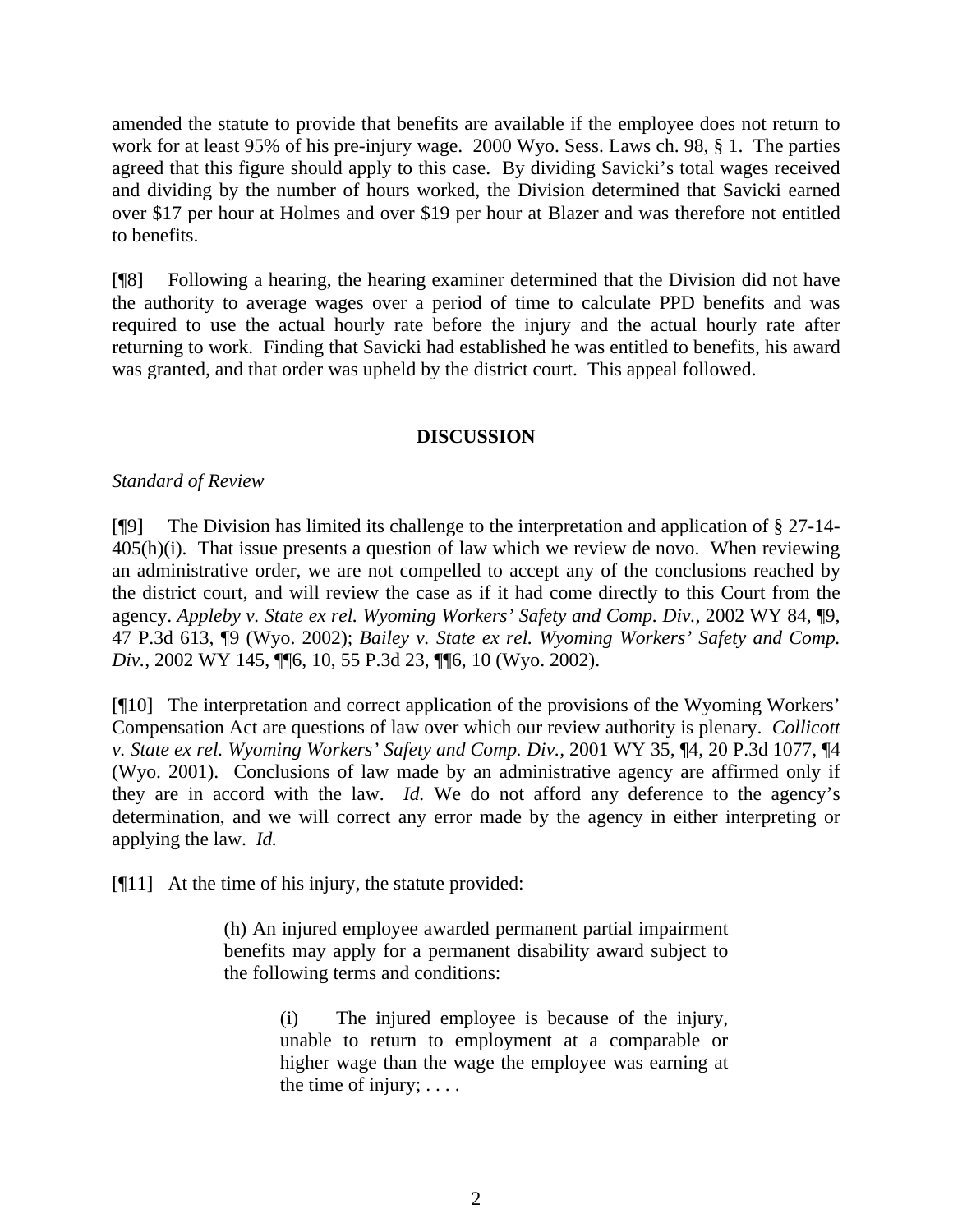Wyo. Stat. Ann. § 27-15-405 (Lexis 1999). As mentioned before, according to a 2000 amendment to the statute, PPD benefits may be awarded when the injury prevents the employee from returning to employment at a wage at least 95% of his pre-injury wage. Wyo. Stat. Ann. § 27-14-405(h)(i) (LexisNexis 2001). The parties stipulated this figure applied.

### *Statutory Interpretation*

[¶12] The statute required Savicki prove that because of the injury he was unable to return to work at Holmes or as a drywaller at his former wage and the Division has not contested that Savicki proved that subsequent lifting restrictions prevented his returning to work at Holmes. The Division does contend that the hearing examiner erred by comparing the wage at the time of injury with the wage paid immediately upon returning to work, arguing that PPD benefits were not intended to be paid on this basis alone, particularly when the lower wages prove to be a temporary circumstance. In its view, temporary lower wages do not allow a determination that Savicki was permanently and partially disabled. The Division contends that the temporary circumstances of Savicki's diminished salary for only a few months should be considered because the term "permanent partial disability" allows consideration of the reasonably permanent status of the employee. In its view, the hearing examiner may not limit itself to a snapshot of a temporary situation immediately upon the day Savicki returned to work.

[¶13] Under our statutory interpretation rules, this Court applies the plain meaning of the statute unless found to be ambiguous. *Adams v. State ex rel. Wyoming Workers' Safety and Comp. Div.,* 975 P.2d 17, 19 (Wyo. 1999). Clearly, the hearing examiner has applied the plain meaning of the statute and in doing so has compared two wage rates at the particular points of time specified in the statute, resulting in looking at Savicki's wage rate immediately upon his return to work. This interpretation is not error. To uphold the Division's argument would require that we improperly add language to the statute, altering its plain meaning, and usurping the legislative function to amend the act. The Division refers us to our decision in *In re Claim of Cochran,* 993 P.2d 320 (Wyo. 1999), where we reversed a denial of benefits. *Id.* at 323. In that case, the employee returned to work for the same employer and at the same pre-injury wage. *Id.* at 321. However, his employment was terminated six months later, and, because of limitations caused by his injury, he was unable to find work at a comparable or higher wage. *Id.* Looking just at the two points of time at issue in the case, benefits were denied by the hearing examiner. *Id.* at 322. However, this Court determined that the employee's injury had prevented him from returning to employment at a comparable wage and reversed that denial of benefits. *Id.* at 323.

[¶14] The Division contends that *Cochran* is not distinguishable from the facts of the present case and consistency requires that we look at a broader time frame for Savicki. However, the cases are consistent. Under the statutory language, an employee is to be compensated if he is unable to return to employment at a comparable or higher wage because of his injury. After Cochran was terminated, his injury prevented him from returning to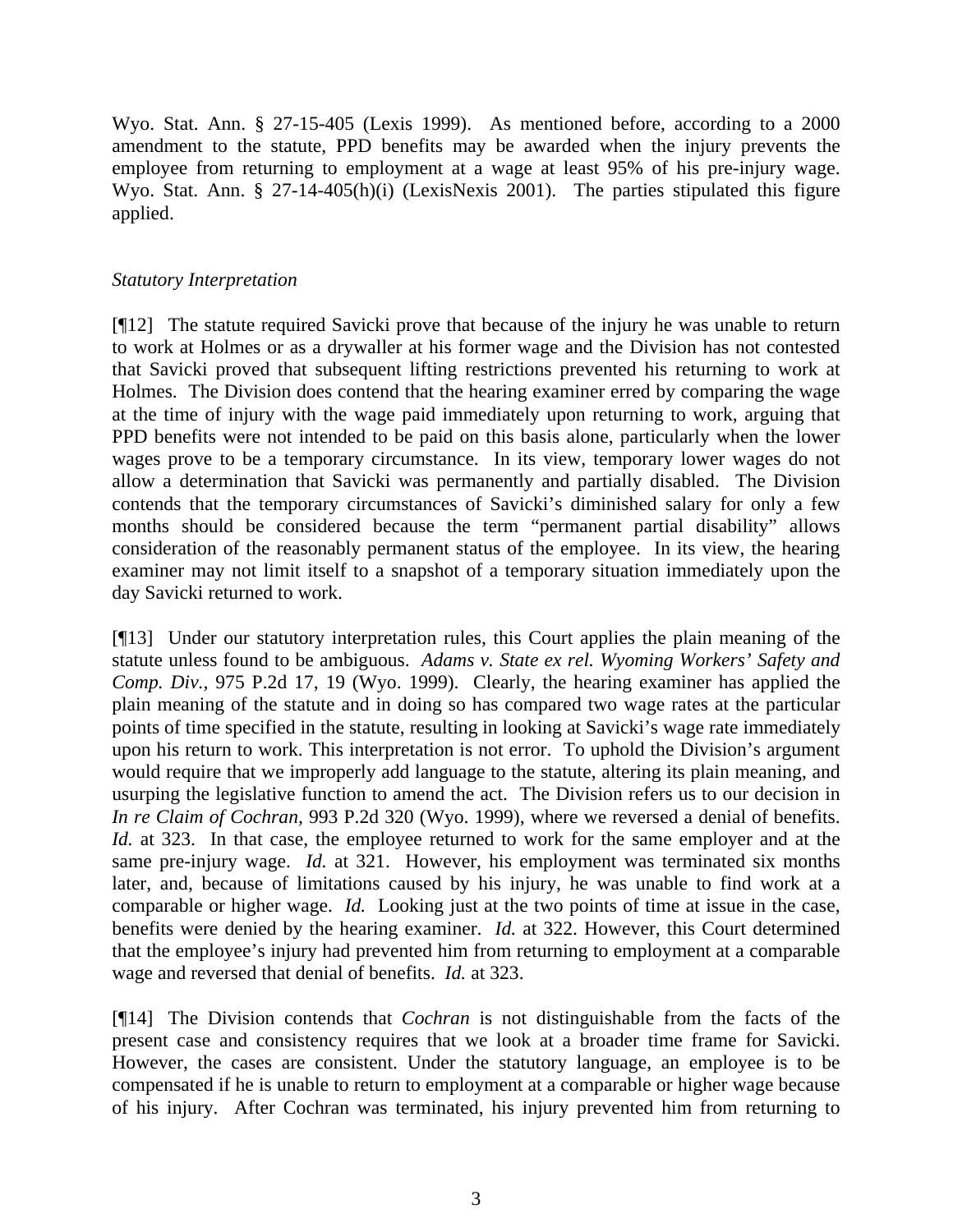work at a comparable or higher wage. If the loss of earning capacity is caused by the injury, then intervening employment does not prevent an award of PPD benefits. Here, Savicki's injury caused his loss of earning capacity at the time that he was first hired by Blazer and he, too, is entitled to an award of benefits.

[¶15] We have previously entertained the Division's dissatisfaction with our failure to consider subsequent wage increases based upon merit and said this:

> We find it appropriate to tarry a few minutes with the Division's assertion that the governing statute permits only one award for each wage loss. The Division characterizes successive awards for successive injuries as absurd and contrary to the purposes of the Workers' Compensation Act. This characterization is premised on the following sequence of events. Prior to the 1994 injury, Conner could use both of his shoulders in the construction industry, which demands of its workers considerable physical strength. Prior to the injury, Conner could carry as much as he could lift with his right shoulder, and, commensurately, he earned \$9.00 an hour for his labor. After the 1994 injury, Conner could only carry 25 pounds on his right shoulder, and he was only able to earn about \$7.00 an hour (though the precise amount is established through a study that may be commissioned by the Division). For that loss of earning capacity, he received a monetary benefit from worker's compensation. Between 1994 and 1998, Conner increased his earning capacity from \$7.00 an hour to \$9.00 an hour (No evidence was offered as to why this was so because the statute does not require such a showing. Some speculation might include an observation that there was a \$.90 increase in the minimum wage during that period of time; that the record shows Conner to have been a pleasant and hard-working fellow, likely to receive increases in his rate of pay over a period of four years; and that there may have been an increase in demand for workers because of a robust economy that drove up wage rates in 1997-98.). In 1998 Conner suffered an injury to his left shoulder. Prior to the injury, he could carry as much as he could lift on that shoulder, and he earned \$9.00 an hour at the time of that injury. After the injury, he was only able to earn \$7.00 an hour doing lighter duty work (and eventually found that he could no longer do that). The conclusion the Division asks us to reach is that an employee cannot receive benefits for loss of earning capacity from \$9.00 an hour to \$7.00 an hour twice in a four-year period because that is a double recovery; indeed, the argument appears to go so far as to say that once an injured worker's earning capacity is pegged at, *e.g.*, \$7.00 an hour, the